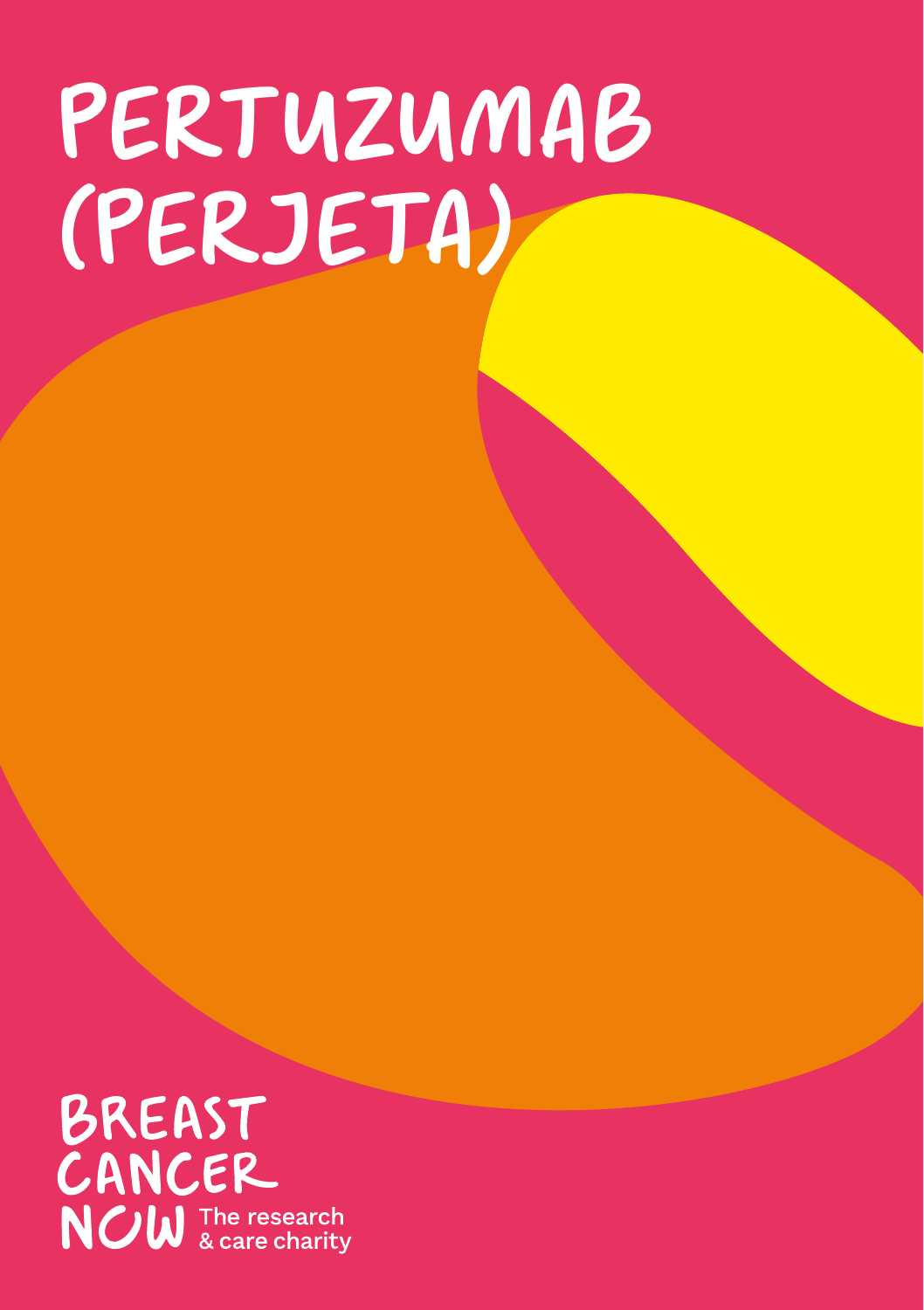### ABOUT THIS BOOKLET

This booklet explains what pertuzumab is, when it's given and its possible side effects.

Pertuzumab is the non-branded name of the drug, and is how it's referred to in this booklet. Its brand name is Perjeta. When pertuzumab is combined with trastuzumab in an injection its brand name is Phesgo.

### WHAT IS PERTUZUMAB?

Pertuzumab is a targeted therapy drug.

Targeted therapies block the growth and spread of cancer. They target and interfere with processes in the cells that cause cancer to grow.

Targeted therapy can also be known as biological therapy.

### WHO MIGHT BE OFFERED IT?

You will only be offered pertuzumab if your breast cancer is HER2 positive (see page 4).

If your breast cancer is HER2 negative, pertuzumab will not be of any benefit to you.

In this booklet we refer to primary, locally advanced and secondary breast cancer.

**Primary breast cancer** has not spread beyond the breast or lymph nodes under the arm.

**Locally advanced breast cancer** has spread to the tissues and lymph nodes around the chest, neck and under the breastbone.

**Secondary breast cancer** has spread to another part of the body, such as the bones, lungs, liver or brain.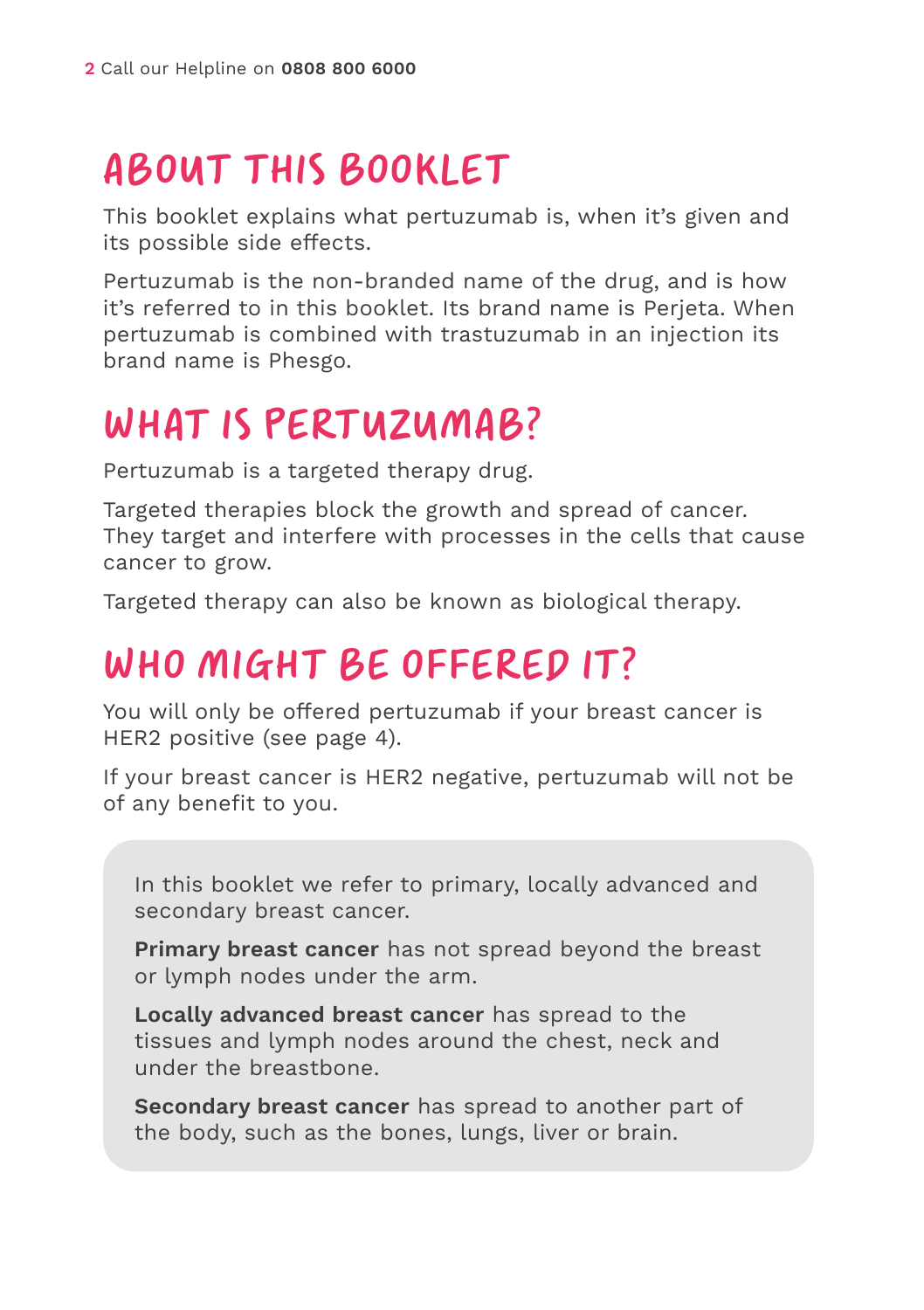### WHEN PERTUZUMAB IS GIVEN

#### **Before surgery**

Pertuzumab can be given before surgery to treat HER2 positive:

- **•** Inflammatory breast cancer
- **•** Primary breast cancer that's at high risk of coming back
- **•** Locally advanced breast cancer

#### **After surgery**

Pertuzumab can be given after surgery to people whose HER2 positive breast cancer is at high risk of coming back.

#### **To treat secondary or locally advanced breast cancer**

Pertuzumab can be used to treat HER2 positive:

- **•** Secondary breast cancer
- **•** Locally advanced breast cancer that cannot be removed by surgery

Pertuzumab is only suitable for people who haven't previously had targeted therapies, such as trastuzumab, or chemotherapy for secondary or locally advanced breast cancer.

You may also be offered pertuzumab as part of a clinical trial.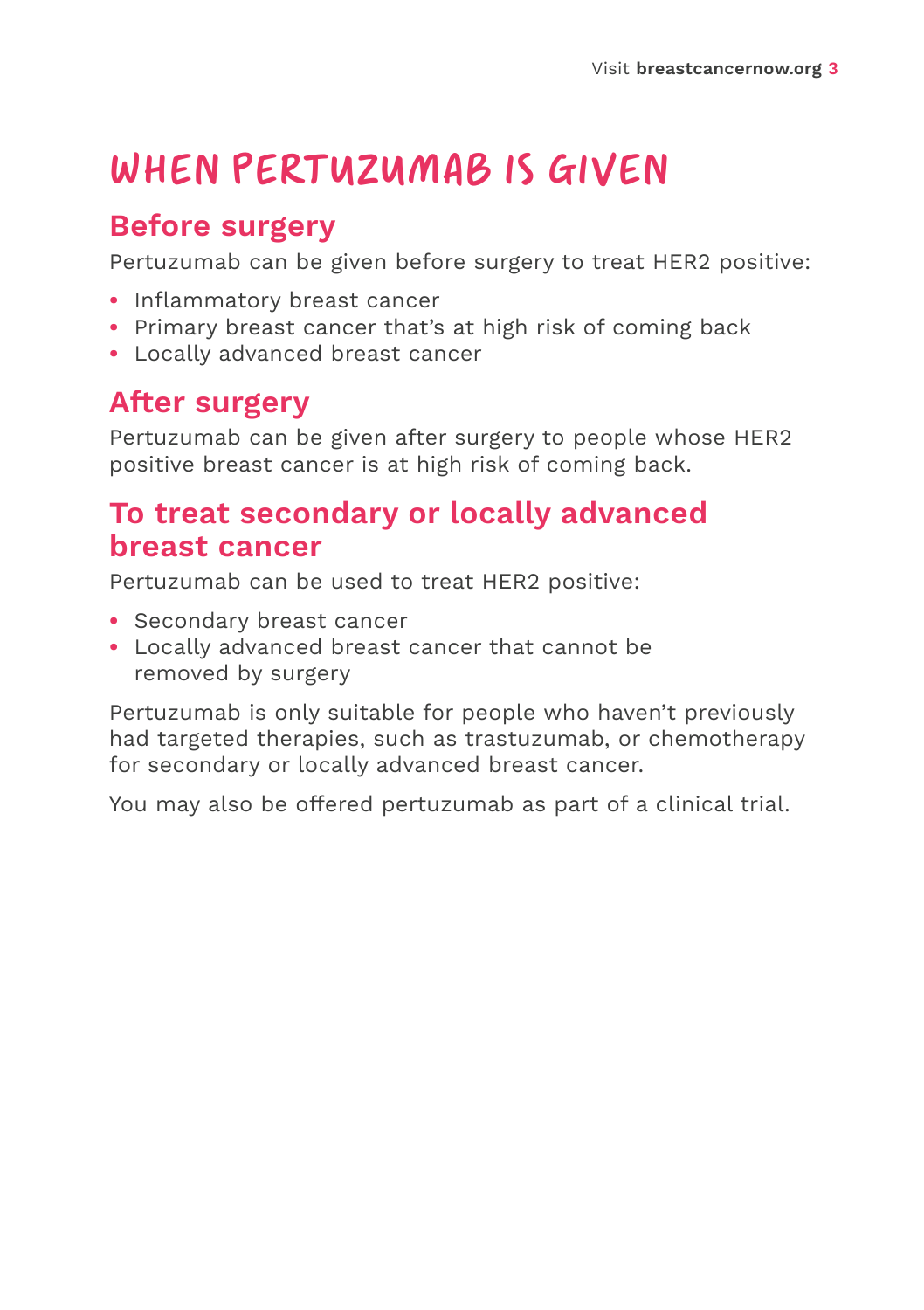#### **How do I know if my breast cancer is HER2 positive or HER2 negative?**

Some breast cancer cells have a higher than normal level of a protein called HER2 on their surface, which stimulates them to grow. This is known as HER2 positive breast cancer.

Only people whose cancer is HER2 positive will benefit from having pertuzumab.

All invasive breast cancers (breast cancer that has the potential to spread) are tested for HER2 levels. The test is done in the laboratory on a sample of breast cancer tissue removed during a biopsy or surgery. The results are usually available between one and three weeks later.

There are various tests to measure HER2 levels.

A test called IHC is usually done first. It's reported as a score ranging from 0 to 3+:

- **•** 0 or 1+ means HER2 negative
- **•** 2+ is borderline
- **•** 3+ means HER2 positive

Breast cancers with a borderline result (2+) should be retested using a more specialised test. These include tests called FISH, CISH or DDISH. These tests usually give a result of HER2 positive or negative. If any of these further tests are needed, the results may take up to two weeks.

If your cancer is HER2 negative, pertuzumab will not be of benefit to you.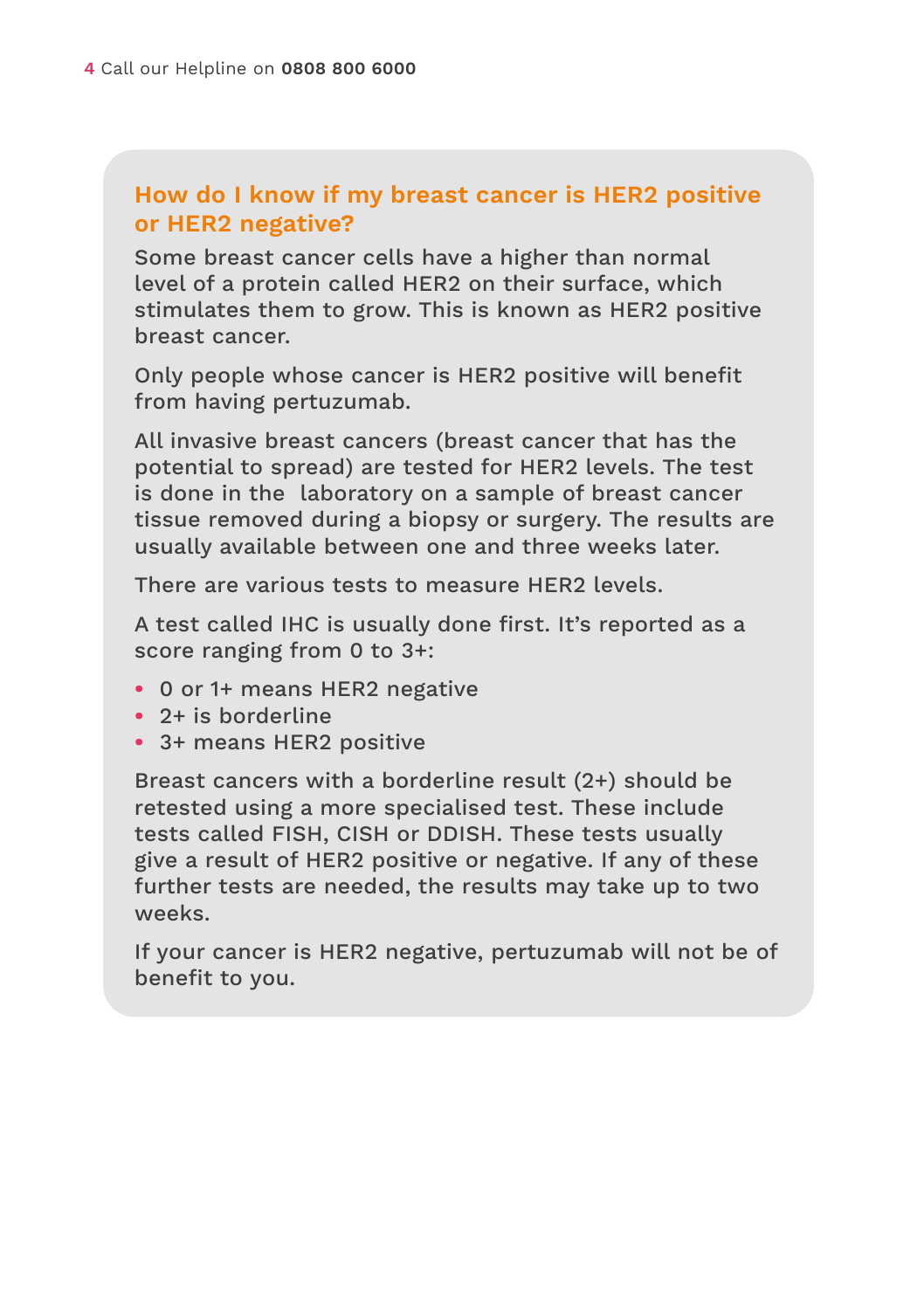### HOW IS PERTUZUMAB GIVEN?

Pertuzumab can be given:

- **•** As a drip into a vein (intravenously), usually in the hand or arm
- **•** As an injection into the fatty tissue under the skin (subcutaneous injection) in your thigh

It's given once every three weeks. This is known as a cycle.

You'll have your treatment as an outpatient at the hospital.

Pertuzumab is given:

- **•** For primary breast cancer, in combination with the targeted therapy trastuzumab and chemotherapy
- **•** For secondary or locally advanced breast cancer, in combination with trastuzumab and a chemotherapy drug called docetaxel

#### **Into a vein**

It usually takes between 30 and 60 minutes to have intravenous pertuzumab.

The drug may be given through a tube that's put into the vein each time you have the treatment. It can also be given through a device that stays in place throughout the whole course of the treatment. You can find out more about these devices in our **Chemotherapy for breast cancer** booklet.

#### **As an injection**

The injection usually takes around 8 minutes for the first dose and around 5 minutes for future doses.

The injection is a combination of pertuzumab and trastuzumab. You may hear it called by its brand name Phesgo.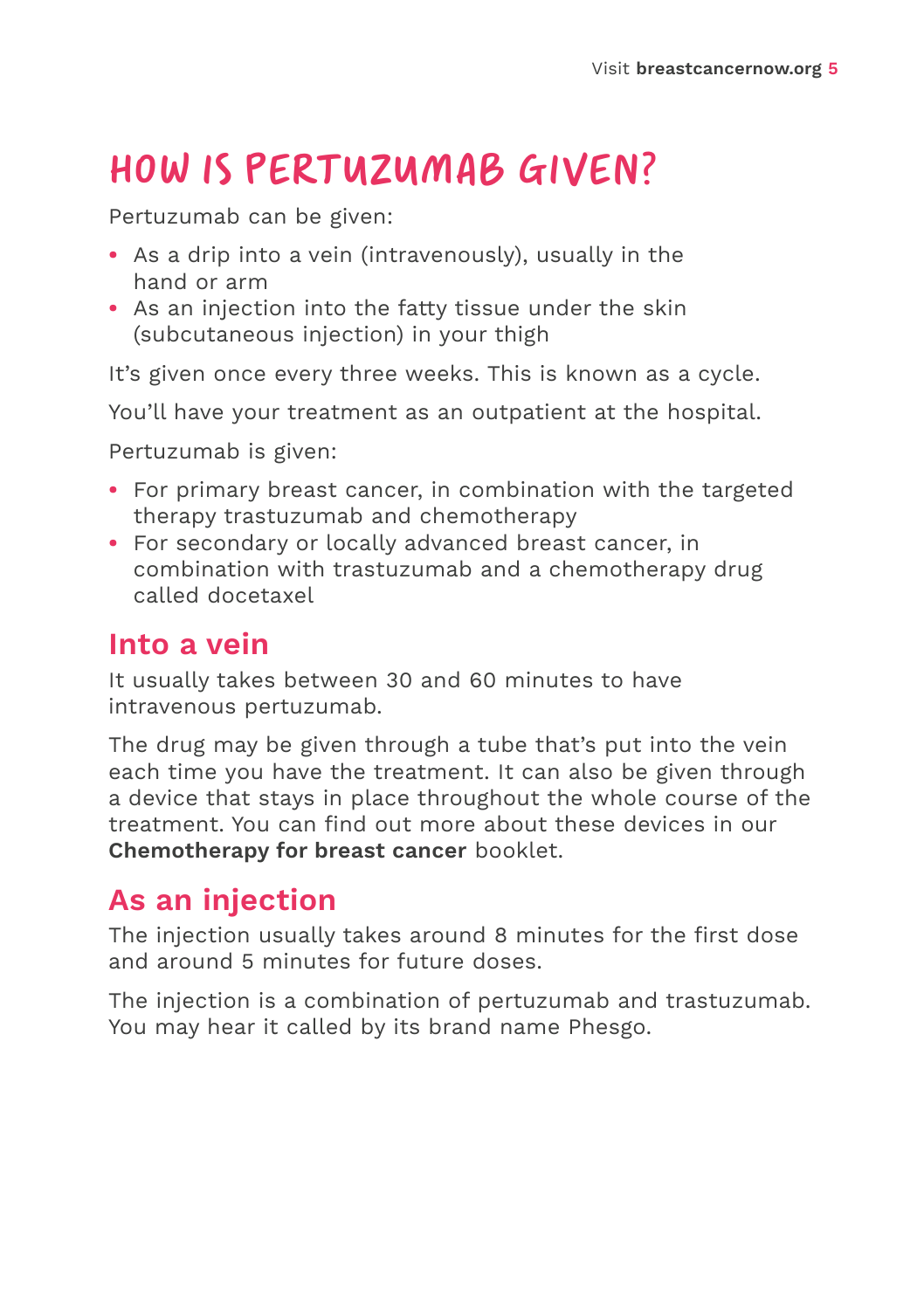### HOW LONG WILL I HAVE PERTUZUMAB FOR?

Before surgery, pertuzumab is given for three to six cycles alongside trastuzumab and chemotherapy.

After surgery, it's given alongside trastuzumab and chemotherapy for around one year.

Some people have pertuzumab before and after surgery. Up to 18 cycles can be given in total.

For secondary or locally advanced breast cancer that can't be removed by surgery, you will continue to have it alongside trastuzumab after the chemotherapy has finished, for as long as your treatment team feels you're benefiting from the treatment and tolerating any side effects.

### WHAT ARE THE SIDE EFFECTS OF PERTUZUMAB?

Like any drug, pertuzumab can cause side effects. Everyone reacts differently to drugs and some people have more side effects than others. The side effects of pertuzumab can usually be controlled or reduced and those described here will not affect everyone.

This booklet does not list all the possible side effects. If you have any questions about side effects, whether they are listed below or not, talk to your treatment team.

Because pertuzumab is given alongside other drugs, you may also have side effects from these. It's sometimes difficult to know which drug causes which side effects.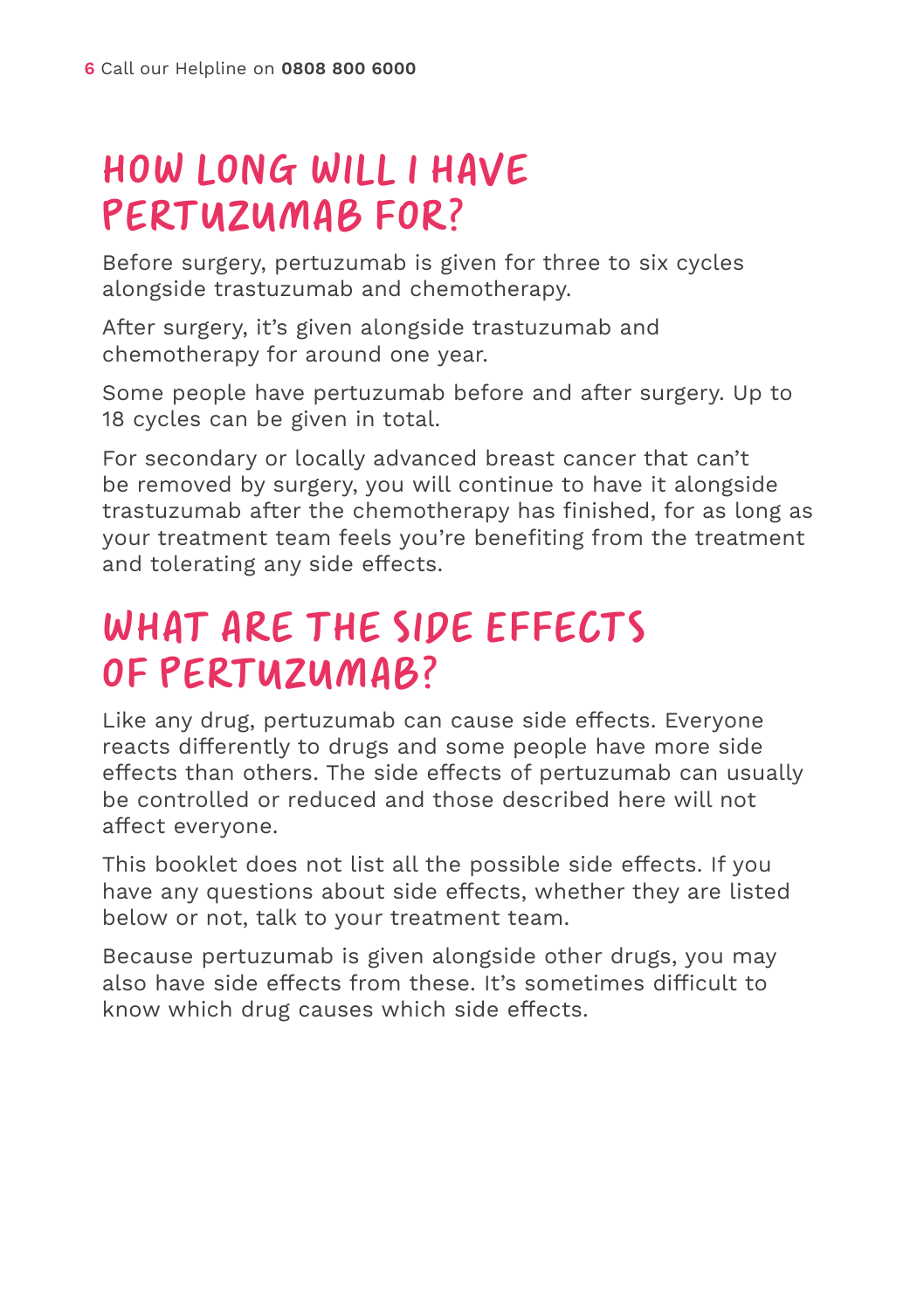Some of the side effects listed in this booklet won't apply if you are having pertuzumab and trastuzumab without chemotherapy.

For more information about the side effects of chemotherapy, see our **Chemotherapy for breast cancer** booklet. Our booklets on **Trastuzumab** and **Docetaxel** have details on the side effects of these drugs.

#### **Blood clots**

People with breast cancer have a higher risk of blood clots such as a deep vein thrombosis (DVT). Their risk is higher because of the cancer itself and some treatments for breast cancer. If the cancer has spread to other parts of the body, this also increases the risk.

People with a DVT are at risk of developing a pulmonary embolism. This is when part of the blood clot breaks away and travels to the lung.

Blood clots can be harmful but are treatable so it's important to report symptoms as soon as possible.

If you experience any of the following symptoms contact your local A&E department, GP or treatment team straight away:

- **•** Pain, redness, discolouration, heat and swelling of the calf or thigh
- **•** Swelling, redness or tenderness where a central line is inserted (to give chemotherapy, for example) in the arm, chest area or up into the neck
- **•** Shortness of breath
- **•** Pain or tightness in the chest
- **•** Unexplained cough or coughing up blood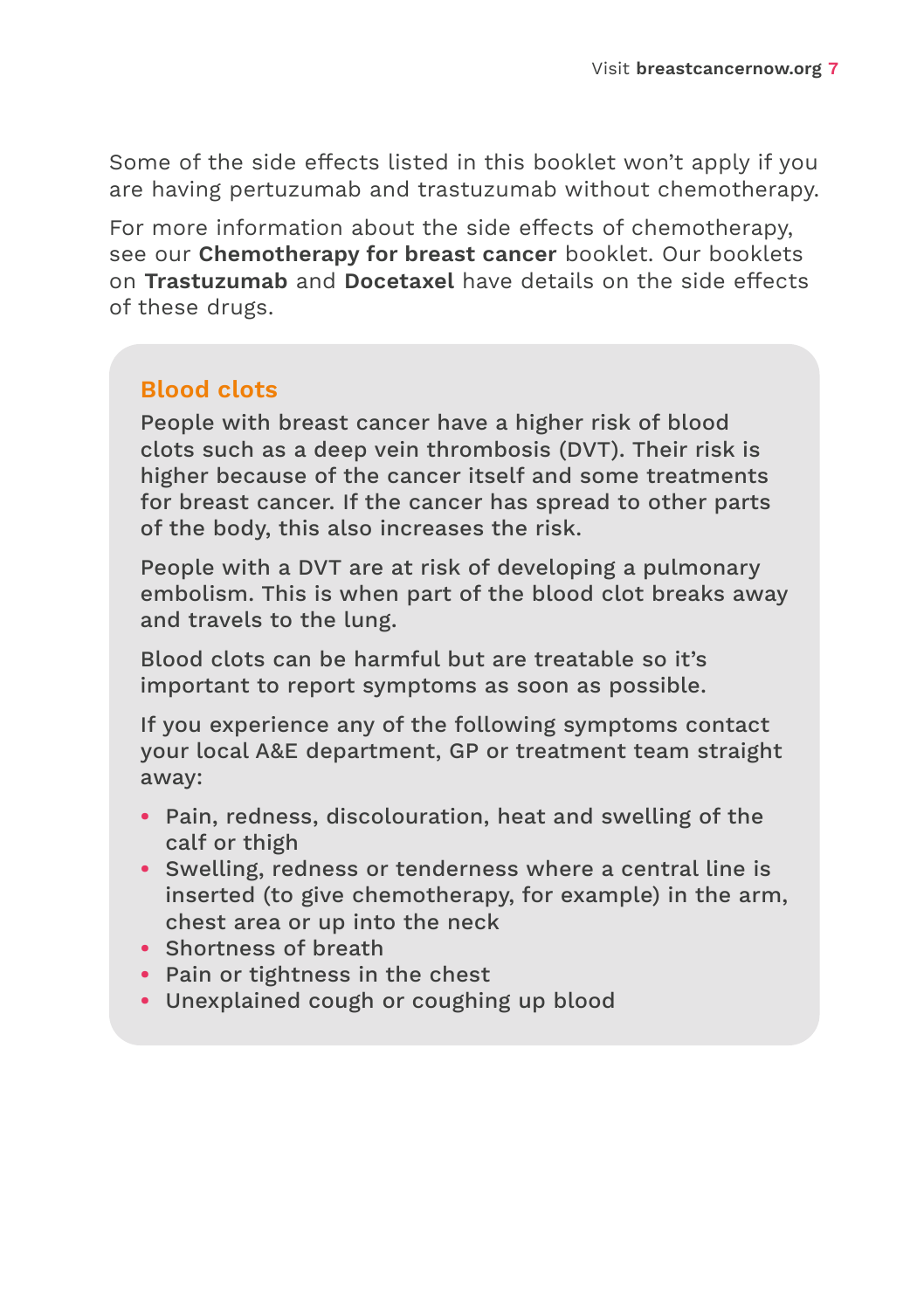#### **Common side effects**

#### **Diarrhoea and constipation**

Tell your specialist or GP if you have diarrhoea or constipation as they can prescribe drugs to help.

Contact your treatment team if you have four or more episodes of diarrhoea within 24 hours. Drink plenty of fluids to avoid getting dehydrated.

#### **Itchy skin with or without a rash**

This can be uncomfortable, but regularly using a moisturiser and a high-factor sunscreen when out in the sun may help. Your treatment team may suggest drugs such as antihistamines to reduce itching.

#### **Upper respiratory tract infections**

These affect the nose, sinuses and throat. You may develop a cough, shortness of breath, headaches, a blocked nose or a sore throat.

#### **Sore mouth**

Your mouth may become sore, dry or painful and you may get ulcers.

You may be given mouthwash to reduce soreness of the mouth and gums and to try to stop mouth ulcers developing.

Looking after your mouth, including your teeth and gums, is very important during treatment.

It's advisable to see your dentist for a dental check-up before your treatment begins. Check with your treatment team before having any dental work done.

#### **Increased risk of infection**

Having this treatment can affect the number of healthy blood cells in the body. Not having enough white blood cells can increase the risk of getting an infection.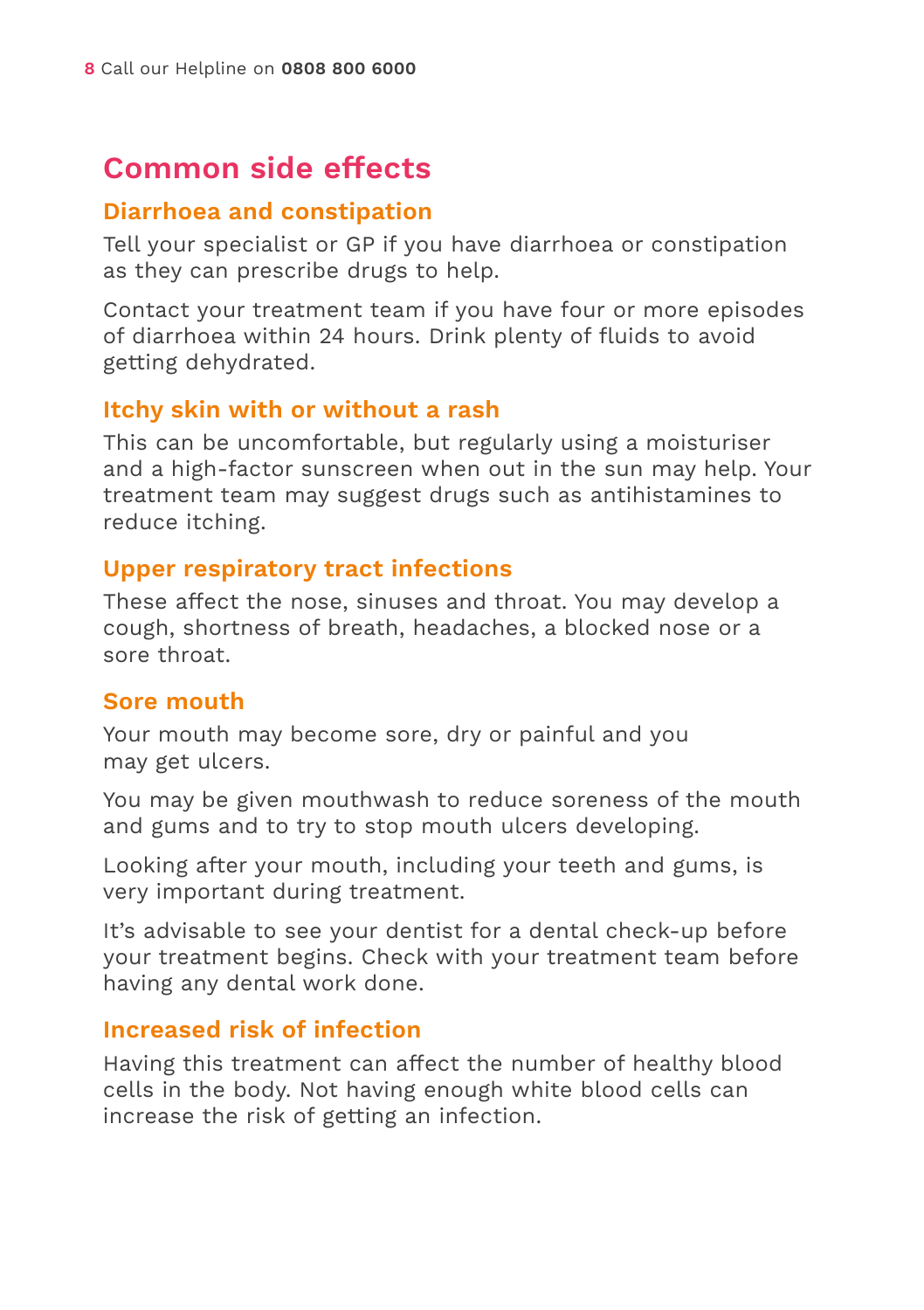Your risk of infection is higher if you're also having chemotherapy.

Your treatment team may give you guidelines to follow for reporting signs of an infection, but generally you should contact your hospital immediately if you experience any of the following:

- **•** A high temperature (over 37.5°C) or low temperature (under 36°C), or whatever your chemotherapy team has advised
- **•** Suddenly feeling unwell, even with a normal temperature
- **•** Symptoms of an infection, for example a sore throat, a cough, a need to pass urine frequently or feeling cold or shivery

As you may need to be treated with antibiotics, your treatment team should give you a 24-hour contact number before you start pertuzumab or tell you where to get emergency care.

#### **Anaemia**

Having too few red blood cells is called anaemia. If you feel particularly tired, breathless or dizzy, let your treatment team know.

#### **Hair thinning or hair loss**

Pertuzumab and trastuzumab do not usually cause people to lose their hair.

Any hair loss caused by chemotherapy should be temporary and in most cases your hair will begin to grow back once your chemotherapy has ended. You can read more information in our **Breast cancer and hair loss** booklet.

#### **Fatigue (extreme tiredness)**

Fatigue is extreme tiredness and exhaustion that doesn't go away with rest or sleep.

It can affect you physically and emotionally. It's a very common side effect and may last for weeks or months even if you have finished treatment. Occasionally fatigue is a long-term effect.

Fatigue can also be caused by conditions such as anaemia (too few red blood cells).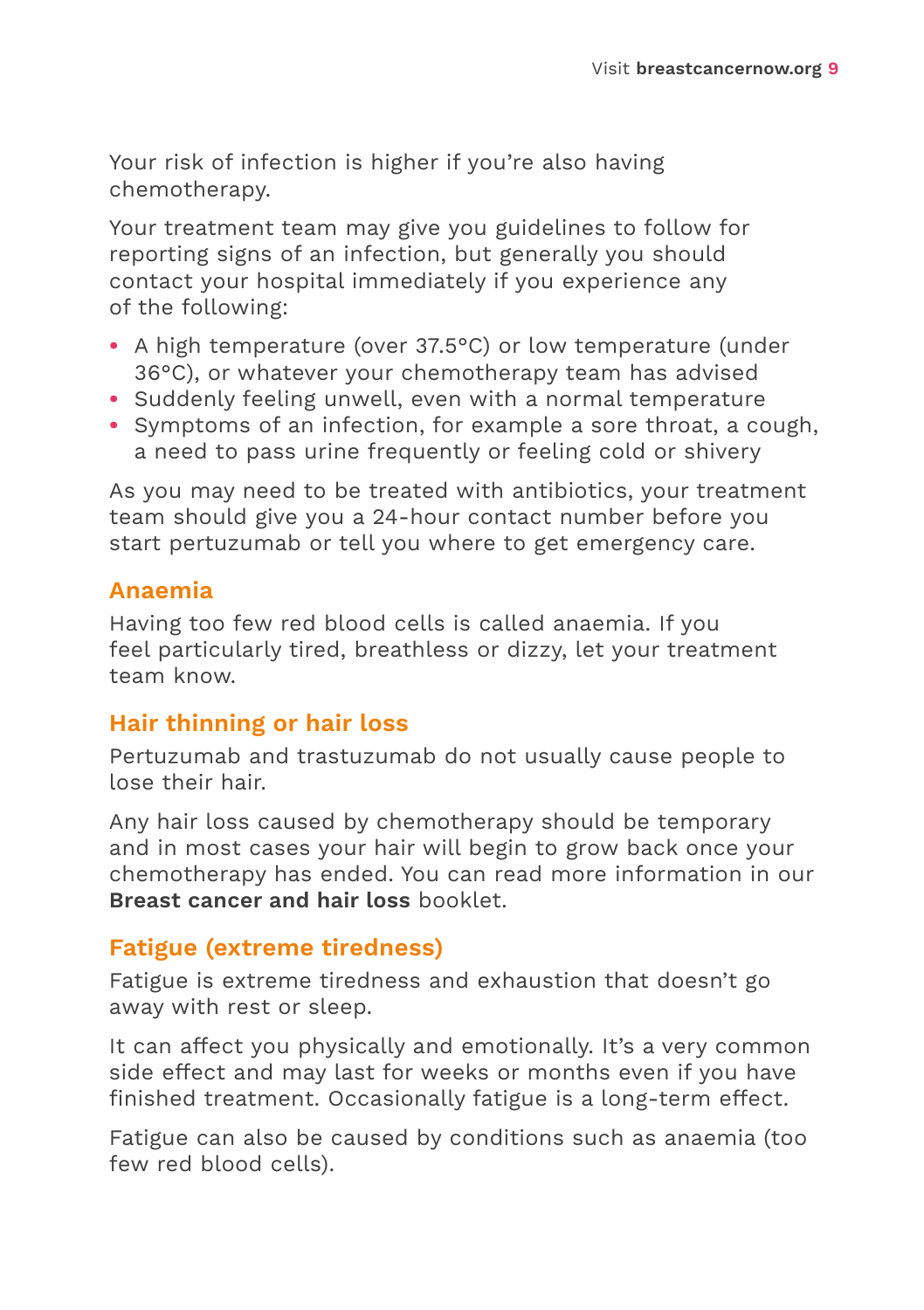Let your team know if you're affected by fatigue to rule out other conditions.

Fatigue affects people in different ways and there are a number of ways of coping with and managing it – your treatment team may be able to help you with this.

You can find more information on our website or by calling our Helpline on **0808 800 6000**. Macmillan Cancer Support produces a booklet called Coping with fatigue.

#### **Flu-like symptoms**

Fever, chills, mild pain in some parts of the body and headaches can occur during or shortly after your treatment. Taking pain relief can help.

#### **Nausea and vomiting**

You may feel sick (nausea) or be sick (vomit). Anti-sickness drugs will be prescribed to help with this. If your sickness is not controlled by these, tell your treatment team as they may be able to change your anti-sickness drugs.

#### **Change in taste**

You may experience changes in taste and some foods may taste different, for example more salty, bitter or metallic.

It can help to try different types of food to find the ones you prefer to eat.

#### **Loss of appetite**

You may not feel like eating, especially if you're feeling sick. It might help to eat small meals regularly and drink plenty of fluids.

#### **Joint pain and stiffness**

Your muscles and joints may ache, or you might feel stiff. Taking regular pain relief can help. Talk to your treatment team for advice.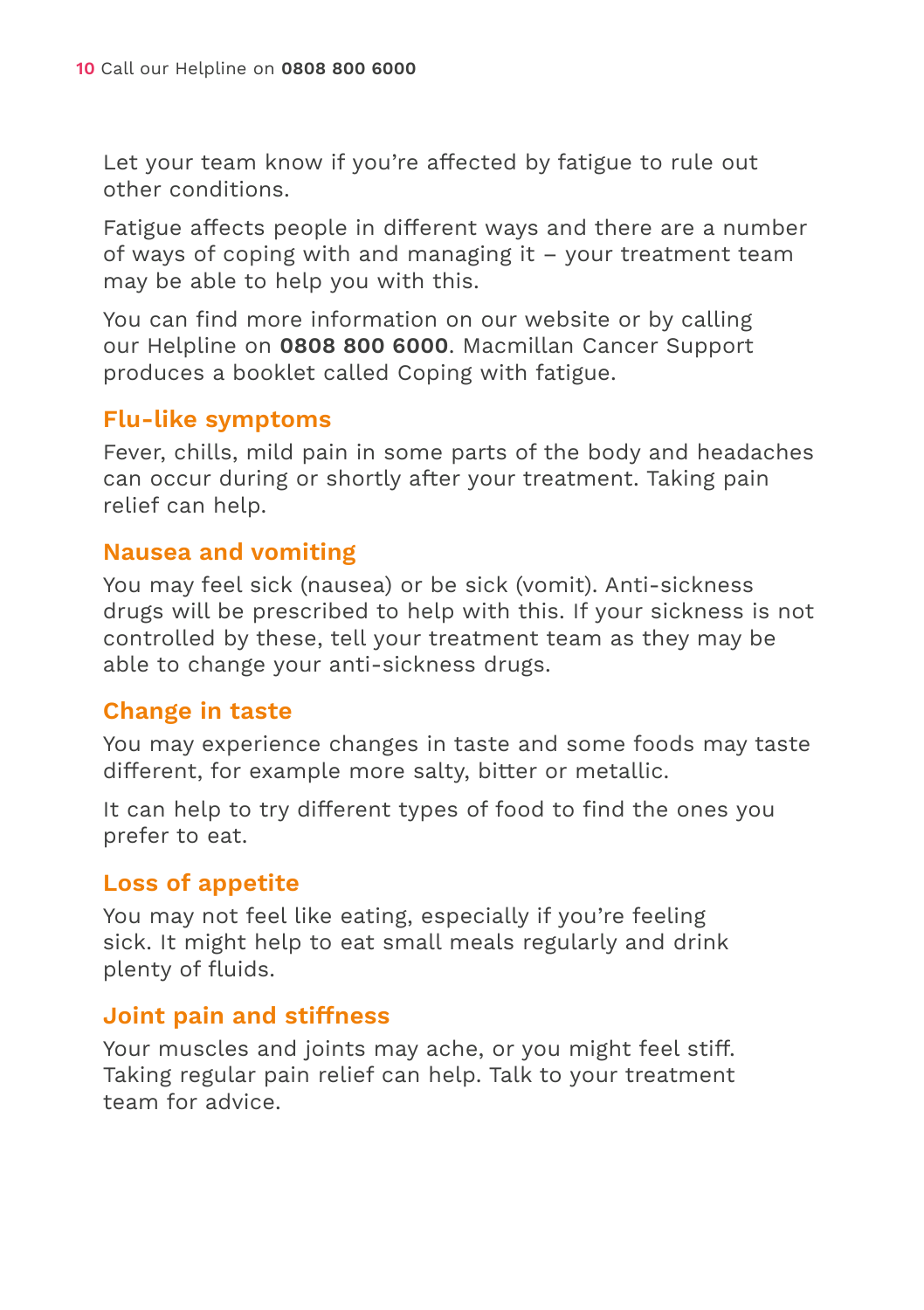#### **Eye problems**

Your eyes may feel watery or may become sore, red and itchy. Your doctor can prescribe eye drops to help prevent this.

#### **Tummy (abdominal) pain and indigestion**

You may have tummy pain. You may also have indigestion or heartburn, which is a burning feeling in the lower chest. Let your treatment team know if you have any of these side effects. They can prescribe medications to help.

#### **Difficulty sleeping**

If you have difficulty sleeping (insomnia), simple things like limiting caffeine in the afternoon and evening, keeping your room dark and quiet, and going to bed and getting up at a set time each day may help.

Relaxation exercises can also be helpful. There are CDs, podcasts, phone apps and YouTube tutorials that can guide you through these techniques.

If your insomnia lasts, your GP may prescribe something to help you sleep.

#### **Less common side effects**

#### **Allergic reaction**

Some people have a reaction while having pertuzumab or a few hours afterwards. Reactions may vary from mild to severe, although severe reactions are uncommon.

Reactions may include a fever (high temperature), flushing, feeling sick, faintness, shivering, chills, shortness of breath, wheezing, back pain and an itchy rash.

You'll be monitored closely during your treatment so that any reaction can be dealt with immediately. If you have any of these symptoms soon after your treatment, contact your treatment team straight away.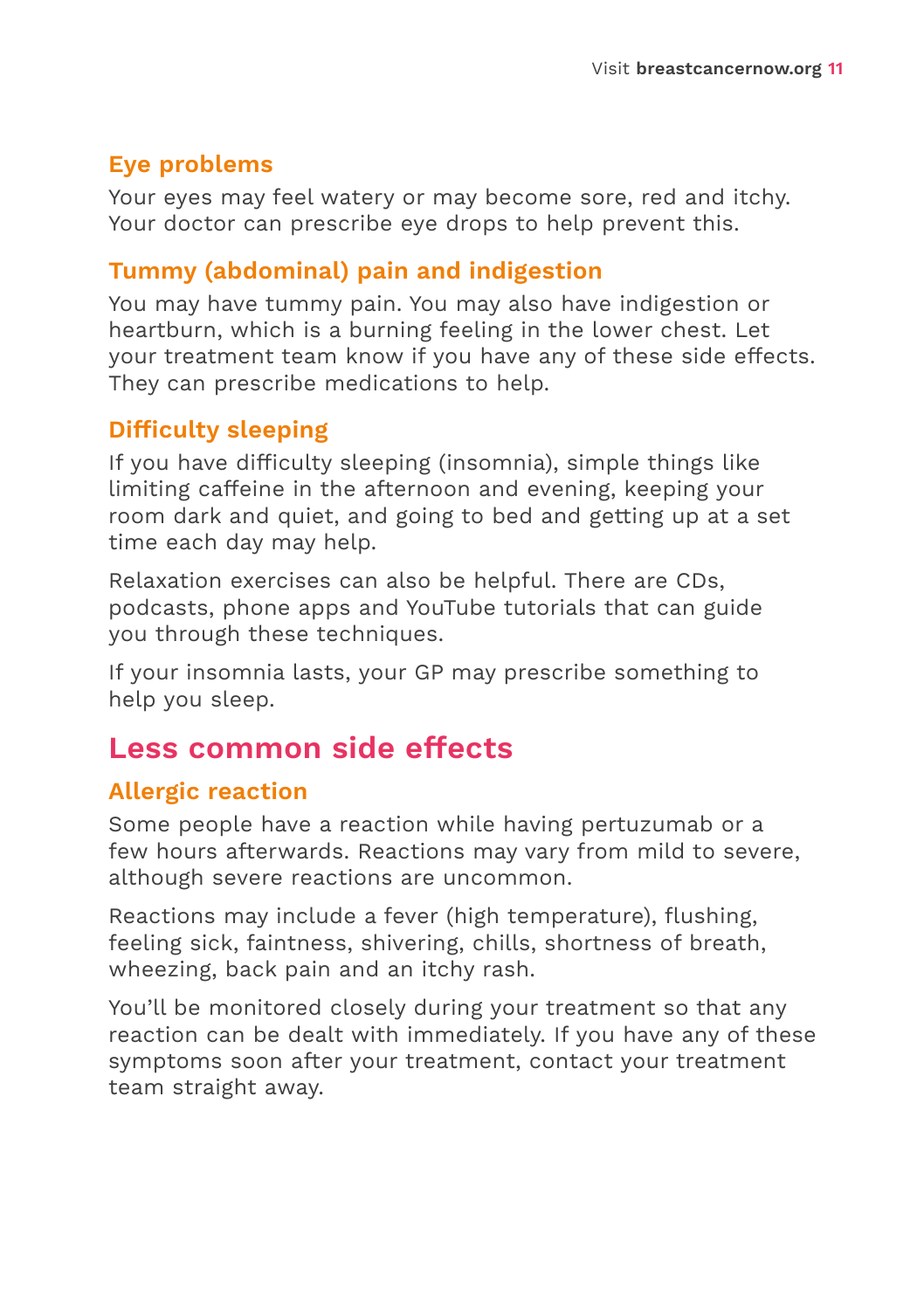#### **Heart problems**

Tell your treatment team if you feel like your heart is racing, or you feel dizzy or lightheaded.

You'll have heart tests before starting treatment and regularly throughout to check how your heart is working. This could be an echocardiogram (echo) or a multiple-gated acquisition (MUGA) scan.

Any problems should stop when the treatment has finished.

#### **Rare side effects**

#### **Inflammation of the lungs**

Pertuzumab can cause severe inflammation of the lungs.

Contact your treatment team straight away if you have any new or worsening symptoms involving your lungs including:

- **•** Difficulty or discomfort with breathing
- **•** Shortness of breath at rest or during mild activity
- **•** Dry cough
- **•** Chest pain

### SEX, CONTRACEPTION AND PREGNANCY

Having pertuzumab while pregnant may be harmful to a developing baby.

Some women can still become pregnant even if their periods are irregular or have stopped.

Women who are sexually active with a chance of becoming pregnant, should continue using an effective barrier contraception during and for six months after stopping treatment.

The effects of pertuzumab on both female or male fertility are not known.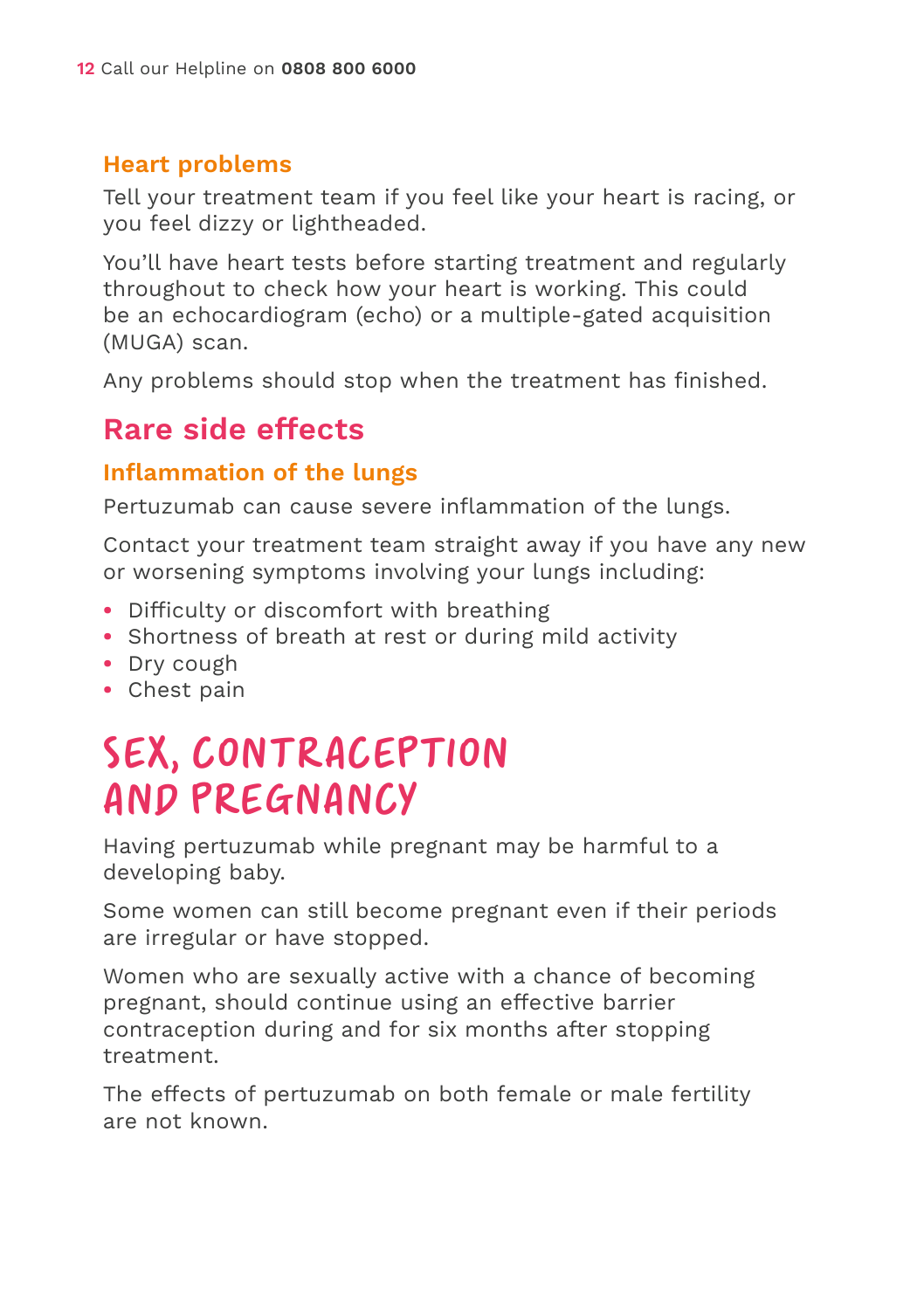#### **Pertuzumab and breastfeeding**

You'll be advised not to breastfeed during treatment. This is because there's a chance your baby may absorb the drug through your breast milk, which may cause harm.

### VACCINATIONS

Always check with your treatment team before having any vaccinations while having pertuzumab.

If you're planning a trip and need vaccinations, discuss this with your treatment team.

#### **Coronavirus (Covid-19) vaccination**

People having pertuzumab are advised to speak to their treatment team before having the coronavirus (Covid-19) vaccination.

#### **Flu vaccination**

Anyone at risk of a weakened immune system, and therefore more prone to infection, should have the flu vaccine. This includes people having, or due to have, treatment for breast cancer. Talk to your treatment team about the best time to have your flu jab.

### HELP US TO HELP OTHERS

If you have found this information helpful, would you consider making a donation to support our care and research work? You can donate on our website **breastcancernow.org/donate**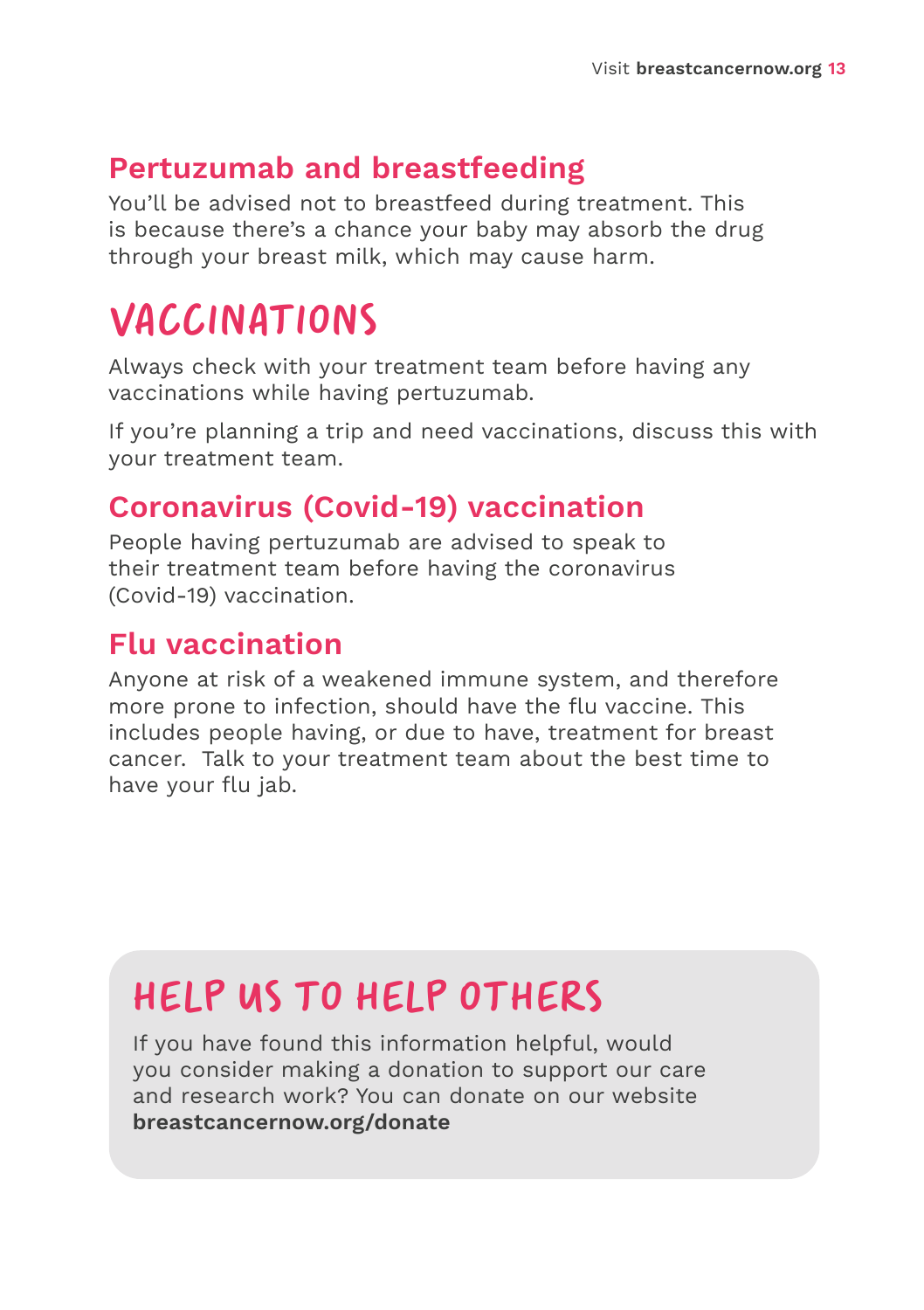#### NOTES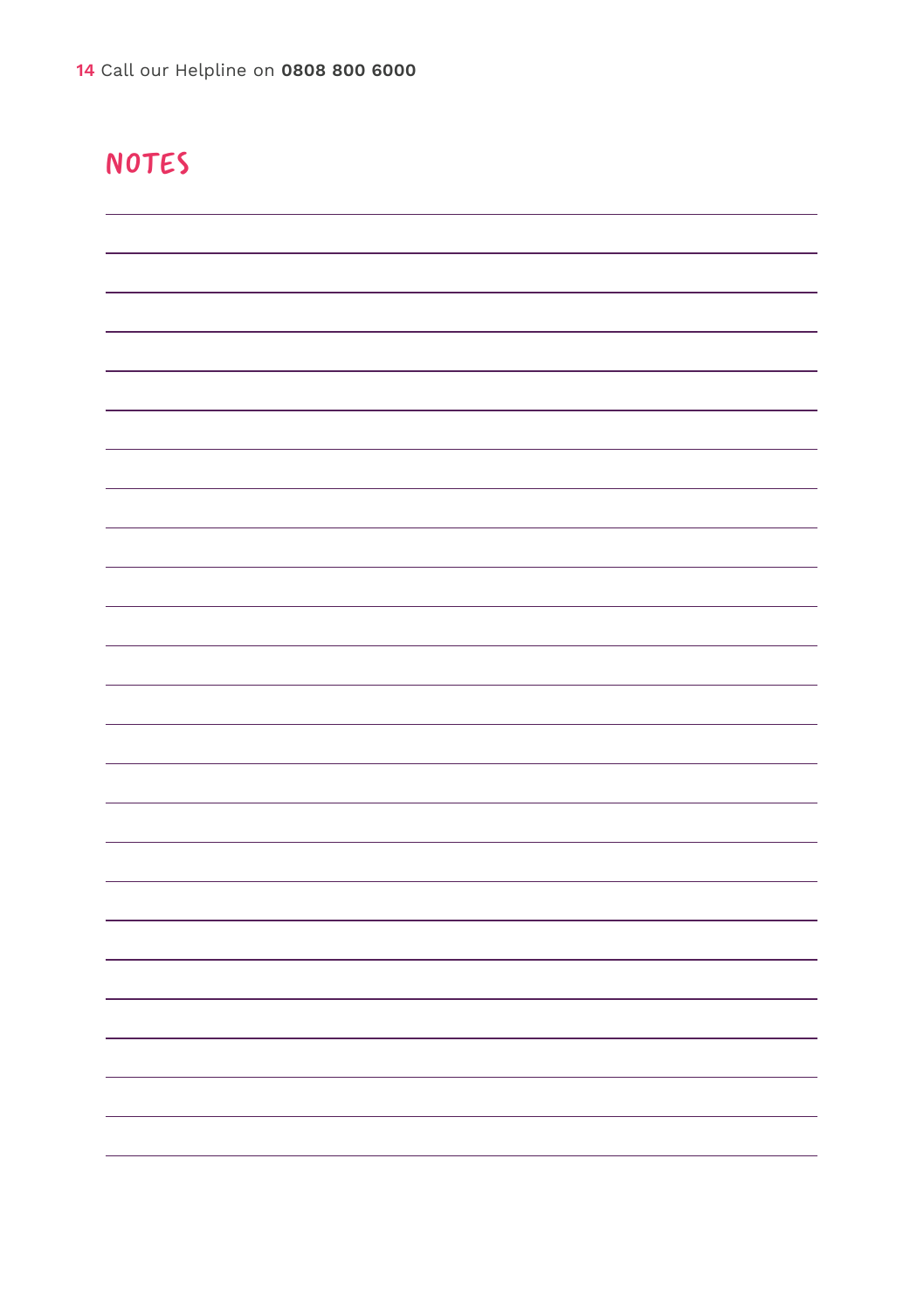# ABOUT THIS BOOKLET

**Pertuzumab (Perjeta)** was written by Breast Cancer Now's clinical specialists, and reviewed by healthcare professionals and people affected by breast cancer.



For a full list of the sources we used to research it: Email **health-info@breastcancernow.org**



You can order or download more copies from **breastcancernow.org/publications**



We welcome your feedback on this publication: **health-info@breastcancernow.org**



For a large print, Braille or audio CD version: Email **health-info@breastcancernow.org**

Breast Cancer Now, May 2021 BCC235 Edition 2, next planned review 2023